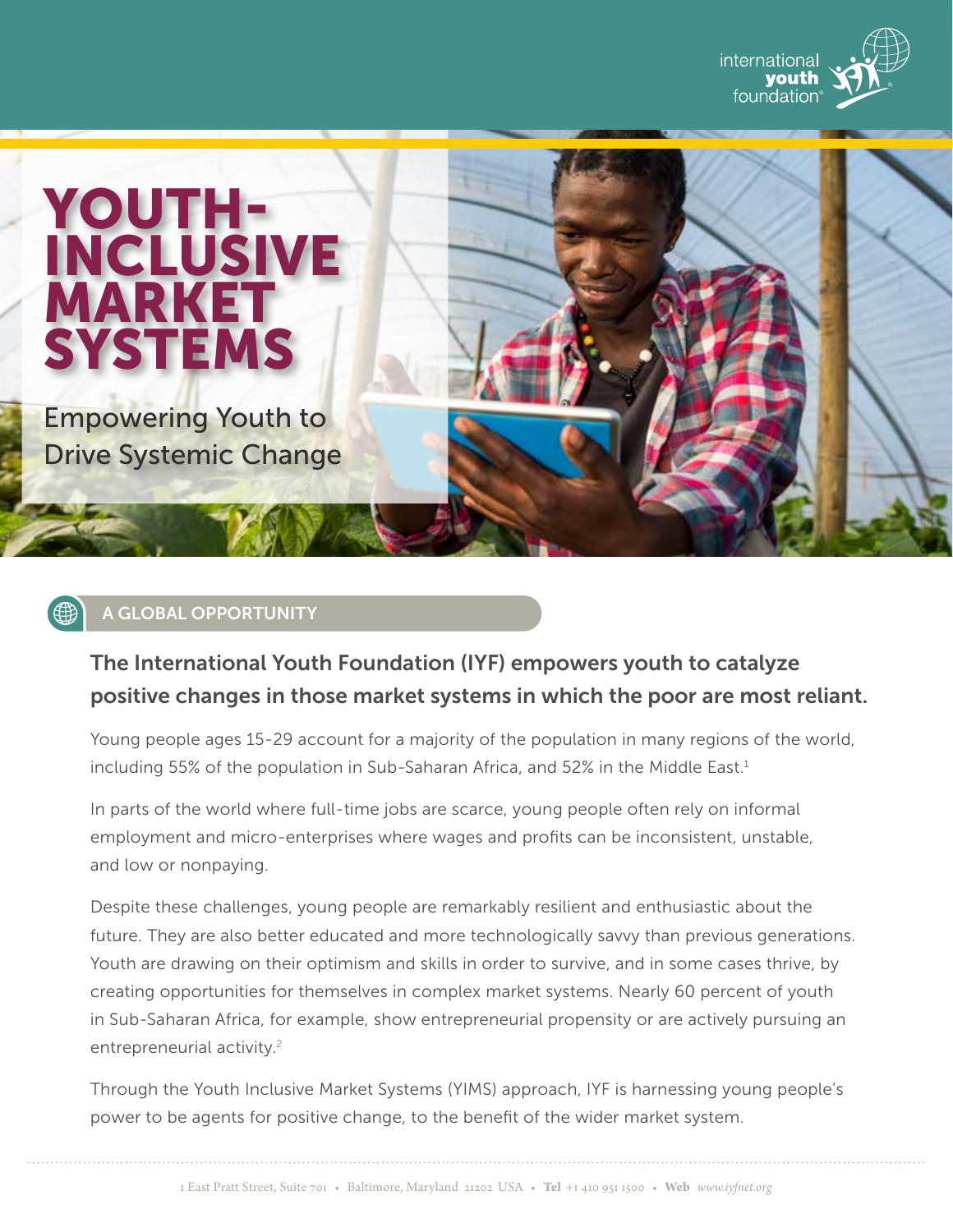## YOUTH-INCLUSIVE MARKET SYSTEMS (YIMS)

IYF's YIMS approach aims to catalyze the following changes:<sup>3</sup>

- Youth Inclusivity: Market systems provide opportunities for youth to drive transformative change, so that these systems ultimately deliver more benefits to young entrepreneurs and other market players.
- Competitiveness: Young entrepreneurs upgrade, innovate, and add value to their products and services to match market demand, grow their market share, and create new market opportunities.
- Gender Equity: The system addresses different constraints that young women and men face in upgrading their products and services, thereby improving gender equity throughout the system.
- Resiliency: Market actors continuously adapt to ongoing shifts in the market, while maintaining and growing youth and gender-inclusive practices.

IYF's YIMS programming often focuses on a few core areas of intervention (see framework at right), in order to generate longterm, sustainable changes in the market system. Ultimately, IYF's assessments inform the design of tailored, market-based solutions that address the unique constraints facing youth in each target system.

#### \* CHANGES FACILITATED BY IYF \*

- Youth are empowered through social norms and formal rules that govern the system
- Youth access relevant information, support services, **& financing** through market actors
- Youth access new marketing and/or employment networks
- Youth are active in and benefit from key market groups and stakeholder platforms





## IN PRACTICE: Youth-Inclusive Market Research & Intervention Design

There have been a multitude of market studies in Mozambique's horticulture sector. However, IYF's research in peri-urban Maputo (conducted through our Mastercard Foundation-supported *Via* program) has been the first with a clearly stated youth focus.

Our research found that most small-scale farmers in the sector are older adult women, and they are eager to involve young relatives (of working age) to help them access new market opportunities. Young people are generally disinterested, because they view horticulture production as hard work with limited income potential. Some youth, however, have shown interest in new production technologies such as hydroponics.

Medium-scale vegetable processors—who sometimes contract small-scale farmers—are interested in working with youth to introduce these improved production practices on family farms where yields have long stagnated. IYF is developing a pilot initiative to facilitate a triple-win partnership between processors, emerging young farmers, and older female horticultural producers.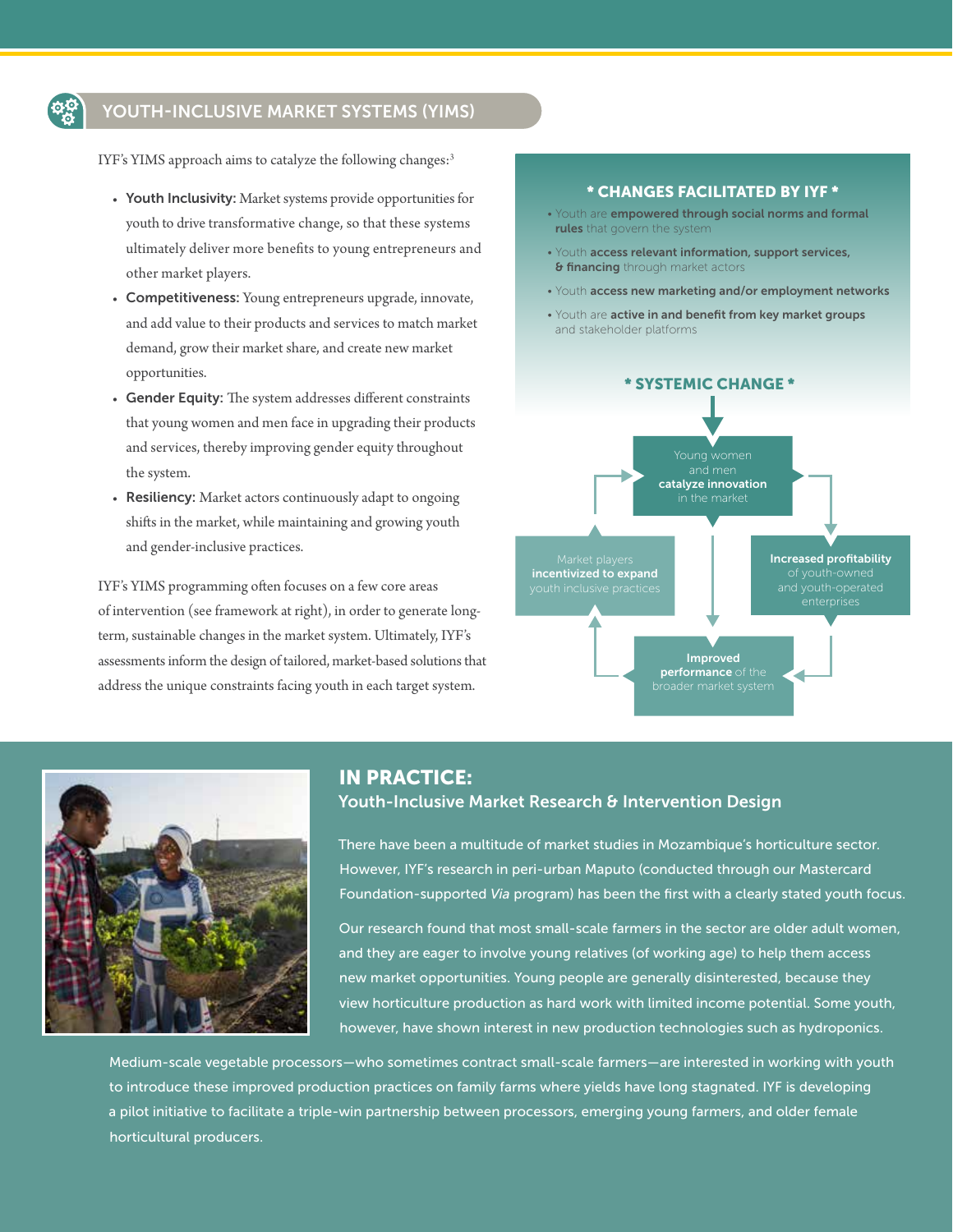# IYF RESOURCES & EXPERTISE

#### Market Research & Intervention Design Toolkit

IYF's YIMS toolkit provides practitioners with detailed tools for undertaking youth-focused market systems research and program design, along with guidance on structuring iterative approaches to intervention piloting, refinement, replication, and scale.<sup>4</sup>

Unique in market systems programming, IYF's approach integrates a youth focus into each step of the process:

- Target Population: Our global experience reinforces that youth are not homogenous. Prior to conducting any market research we consider variables such as gender, age range, education, poverty levels, geographic area, and entrepreneurial readiness.
- Subsector Selection: We employ a rapid but rigorous process of identifying promising subsectors. We use a scorecard informed by secondary research and key informant interviews—to measure the relevance of a subsector to the target youth population, its ability to generate new opportunities, and the feasibility for IYF to stimulate youth-inclusive systems change.
- Market Research and Analysis: Going a step beyond basic best practices, we map the roles of youth in a market system, identify how social norms in the system inhibit and/or create opportunity for youth, and pinpoint the core constraints preventing youth from acting as more transformative change agents in the system.
- Design, Piloting & Systemic Change: To unlock new opportunities for young entrepreneurs and other market systems actors, IYF designs research-based pilot interventions that leverage the dynamism of youth and existing market incentives. We promote and facilitate replication of successful pilot models with additional market system actors. Ultimately, we aim to shift the way the market system functions with and for youth.

### System Strengthening Resources

While each market system presents unique challenges and opportunities, IYF has found that youth often face similar constraints in accessing relevant market-based services. In response, IYF has developed the following resources, which we utilize based on assessed needs:

- Financial Education & Life Skills Curricula: IYF supports market actors to integrate our flagship financial education and life skills curricula into their service offerings for young entrepreneurs.
- Youth Entrepreneurship Training Curricula: IYF has a range of entrepreneurship curricula tailored to different youth needs, including the soft skills of entrepreneurship (e.g., negotiation, networking), general business development and management skills, and entrepreneurship training for youth in the agriculture sector.
- TVET System Strengthening Tools: Public Technical Vocational Education and Training (TVET) systems have the potential to play a prominent role in training youth, at scale, to engage more effectively in market systems, but they often have limited capacity. In addition to IYF curricula, we offer a full suite of TVET system strengthening tools that enhance technical training pedagogy, career services, organizational management, and platforms for private sector engagement.

IYF has refined these resources through work with market system actors across the globe, including financial service providers, farming groups and associations, large firms, and training providers.

#### Incorporating Youth Voices

IYF engages young women and men in the design of market systems research, implementation, and interpretation of the findings. This instills a sense of ownership, helps ensure accuracy, provides insights into the local population, and ensures we identify the most pressing challenges to address. We also highlight youth role models to promote more rapid youth-inclusive systems change with key market actors.